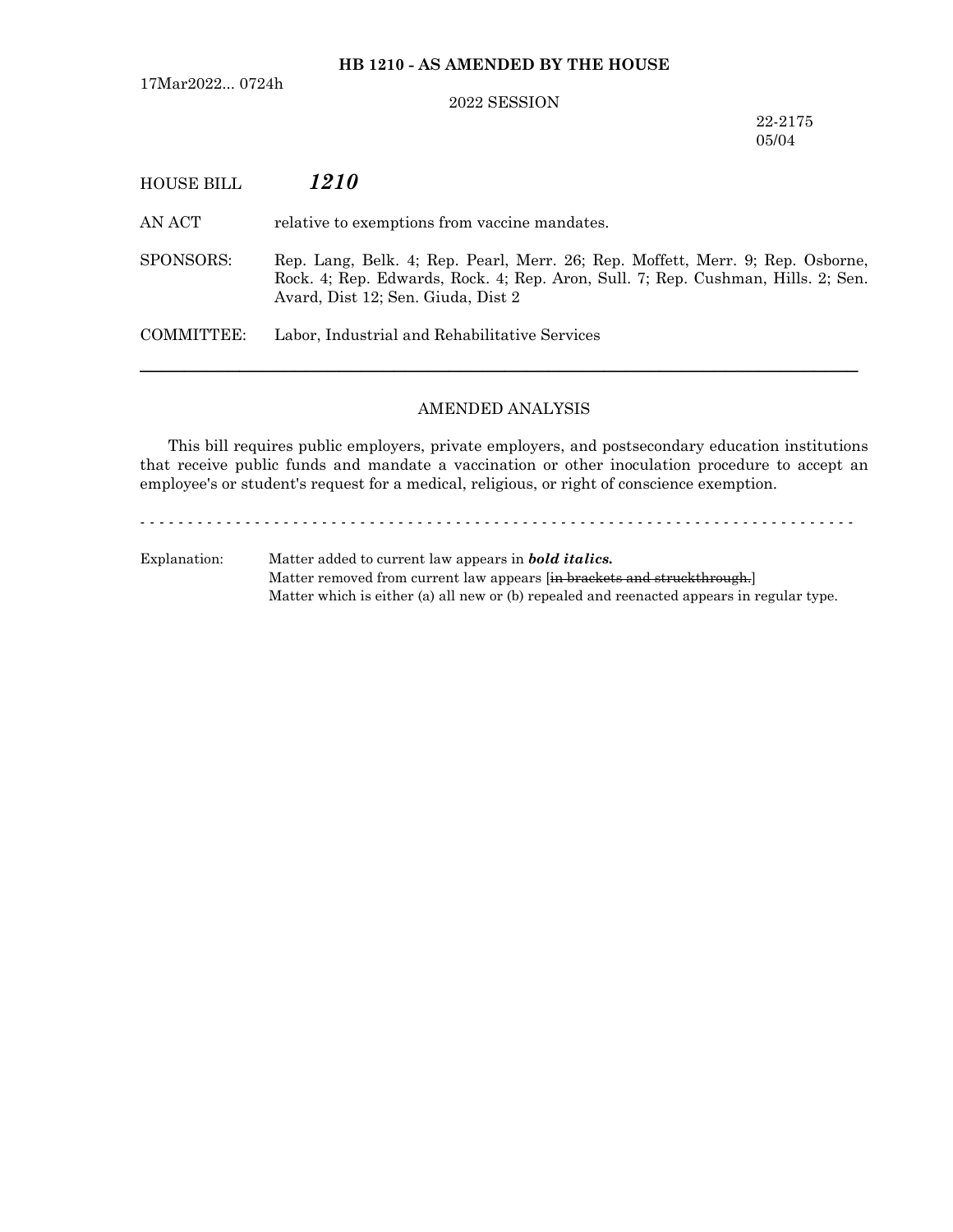## STATE OF NEW HAMPSHIRE

*In the Year of Our Lord Two Thousand Twenty Two*

AN ACT relative to exemptions from vaccine mandates.

*Be it Enacted by the Senate and House of Representatives in General Court convened:*

- 1 Legislative Findings. The general court finds that: I. It is the longstanding public policy of New Hampshire to protect the rights of its citizens to live free; and 1 2 3
- II. The state of New Hampshire has affirmed in statute the natural, essential, and inherent right to individual bodily integrity. Therefore, citizens shall have the right to choose what, if any, substances are injected into their bodies, including without limitation, any mandated vaccine. 4 5 6
- 2 New Subdivision; Labor; Protective Legislation; Exemption from Vaccination Mandates. Amend RSA 275 by inserting after section 77 the following new subdivision: 7 8
- 9
- 10

Exemption from Vaccination Mandates

275:78 Exemption from Vaccination Mandates; Public and Private Employers.

- I. Any public or private employer that receives public funds from the federal or state government or any subdivision thereof, whether such funds are in the form of payment for contractual services, grants, or in any other form however denominated, and irrespective of the amount or level of such funding, and mandates any vaccine, inoculation, or immunization procedure, shall offer an employee the opportunity to submit a request for a medical, religious, or right of conscience exemption. 11 12 13 14 15 16
- II. An employee's written request for exemption shall simply state: "I, (employee name), hereby submit a request for a medical, religious, or right of conscience exemption from the mandated vaccination or inoculation. [employee signature and date]". Such request for exemption shall be granted. The employer may then work with the employee to see if an agreement for a reasonable accommodation can be reached. 17 18 19 20 21
- III. If any provision of this section or its application to any person or circumstances is held invalid, such invalidity shall not affect other provisions or applications of this section that can be given effect without the invalid provision or application, and to this end the provisions of this section are severable. 22 23 24 25

3 New Chapter; Exemptions from Vaccination Mandates in 26

Postsecondary Educational Institutions. Amend RSA by inserting after chapter 200-N the following new chapter: 27 28

CHAPTER 200-O EXEMPTIONS FROM VACCINATION MANDATES IN POSTSECONDARY EDUCATIONAL INSTITUTIONS 29 30 31